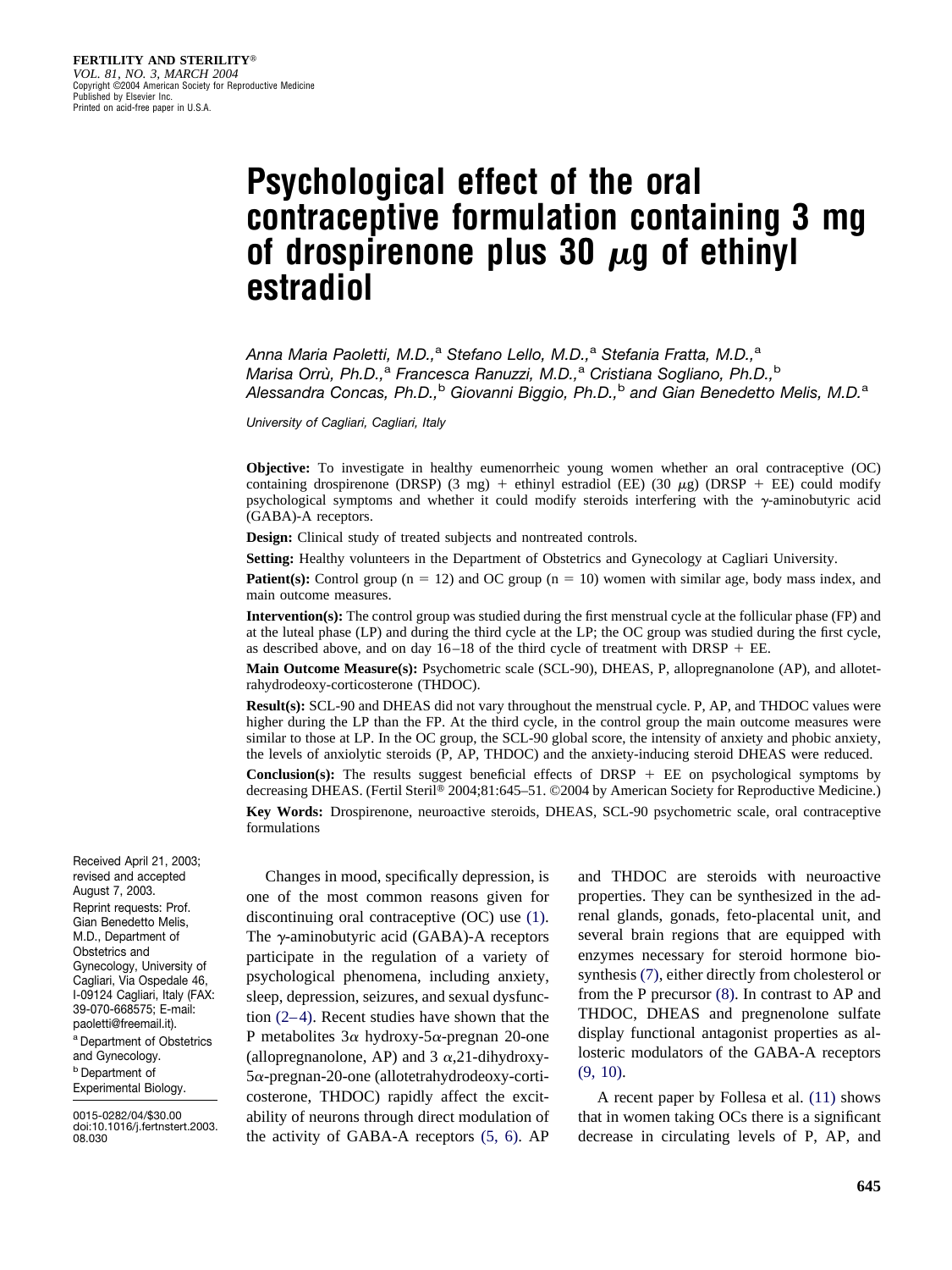THDOC. Decreased values of neuroactive steroids are an expected occurrence with OCs as a consequence of suppressed endogenous P values [\(12\).](#page-6-0) However, the study by Follesa et al. [\(11\)](#page-6-0) seems to suggest that the synthetic steroids of OCs may directly regulate the activity or expression of enzymes that catalyze the biosynthesis of neurosteroids, thereby selectively affecting the accumulation of these latter compounds in the brain. In particular, the progestin compound could be involved in this occurrence, as suggested by previous studies indicating that the progestogenic compound levonorgestrel is capable of inhibiting  $5\alpha$  reductase in the skin [\(13\).](#page-6-0)

Drospirenone (DRSP) is a 17- $\alpha$ -spironolactone derivative with pharmacological properties that uniquely combine progestogenic, antimineralcorticoid, and antiandrogenic activity but without estrogenic and androgenic activity [\(14–16\).](#page-6-0) It is being developed in combination with ethinyl estradiol (EE), and a preparation containing 3 mg DRSP and 30  $\mu$ g EE has been shown to provide effective oral contraception (OC), excellent cycle control, and good tolerability. DRSP also exerts antimineralcorticoid effects that may have a key role in improving the compliance in women with a tendency to weight gain due to water retention  $(17)$ .

A recent study shows that the OC containing 3 mg DRSP  $+$  30  $\mu$ g EE induces a trend in the reduction of somatic symptoms in women with premenstrual dysphoric disorders [\(18\).](#page-6-0) The aim of this study was to evaluate some neuroactive steroids and psychological symptoms in healthy women taking OCs containing 3 mg DRSP  $+$  30  $\mu$ g EE compared with a matched group of nontreated controls.

# **SUBJECTS AND METHODS**

# **Assessment of Psychological Symptoms**

To assess psychological symptoms and their intensity, an Italian psychometric self-report clinical scale validated in healthy women was used (SCL-90) [\(19\).](#page-6-0) SCL-90 is oriented toward the psychiatric outpatient's symptomatology. It includes 90 items that focus on the assessment of anxiety, depression, interpersonal sensitivity, obsessive-compulsive symptoms, hostility, psychoticism, somatization, phobic anxiety, and paranoid ideation [\(19\).](#page-6-0)

#### **Subjects**

The subjects included in the study were 30 healthy women (mean age,  $25 \pm 1$  years) with a body mass index [BMI, weight  $(Kg)/$ height  $(m<sup>2</sup>)$ ] greater than 21, but less than 23, with regular menstrual cycles and without past or present psychological or mood disorders, thyroid diseases, or family history for the above illnesses. Regular menstrual cycle was defined as a menstrual flow occurrence every 28–30 days, with a duration of about 4–6 days and without the occurrence of spotting or breakthrough bleeding episodes. The subjects were recruited from the women who referred to the Department of Obstetrics and Gynecology of the University of Cagliari asking for contraception. Twenty (mean age,  $25.25 \pm 0.67$  years) of these subjects asked for contraception with natural methods and gave their informed consent to participate in the study as volunteers (control group). The remaining 10 subjects of a similar age (mean age, 23.6  $\pm$ 0.74 years) asked for OC and participated in the study as volunteers (OC group).

Before inclusion in the study, all subjects gave their informed consent. Likewise, before inclusion in the study, subjects prone to contraindications to OC intake were excluded, in accordance with World Health Organization guidelines [\(20\).](#page-6-0)

# **Method**

#### *Control Group*

All women were invited to have three visits at the Department of Obstetrics and Gynecology. The first two visits occurred during the first menstrual cycle of the study: the first visit occurred on a day between day 3 and day 8 from the onset of menstrual bleeding (follicular phase, FP), and the second visit occurred on day 5–8 from the increase of body basal temperature (luteal phase, LP) (second visit). The third visit occurred at the LP, as previously described, during the third menstrual cycle of the study.

#### *OC Group*

In the OC group, the visits occurred at the following times: during the menstrual cycle before commencing OC intake when the women were on a day of the FP (first visit) and on a day of the LP (second visit), as described for control women; and during the third cycle of the intake of the OC containing 3 mg DRSP + 30  $\mu$ g EE, when the women had taken the 16th–18th OC combined formulation (third visit).

Each visit was performed in the morning between 8:00 and 10:00 A.M. After an overnight fast, the women were submitted to venipuncture of an anterocubital vein to collect blood samples. Before or after the blood collection, according to the preference expressed by the women, each subject was invited to fill in a SCL-90 scale. During each visit, all subjects included in the study were asked about the frequency, intensity, and duration of menstrual flows and the occurrence of spotting or breakthrough bleeding episodes. Blood pressure, weight, height, and waist-to-hip ratio (WHR) were measured at each visit.

All blood samples were collected in tubes containing clot-activating factor and were immediately centrifuged. The serum samples were stored at  $-80^{\circ}$ C until assayed. At the end of the study, the following parameters were evaluated in each serum sample: LH, FSH,  $E_2$ , P, total T (tT), cortisol, androstenedione (A), sex hormone–binding globulin (SHBG), DHEAS, AP, and THDOC. The serum samples of each subject were measured in the same assay to avoid the interferences between assays.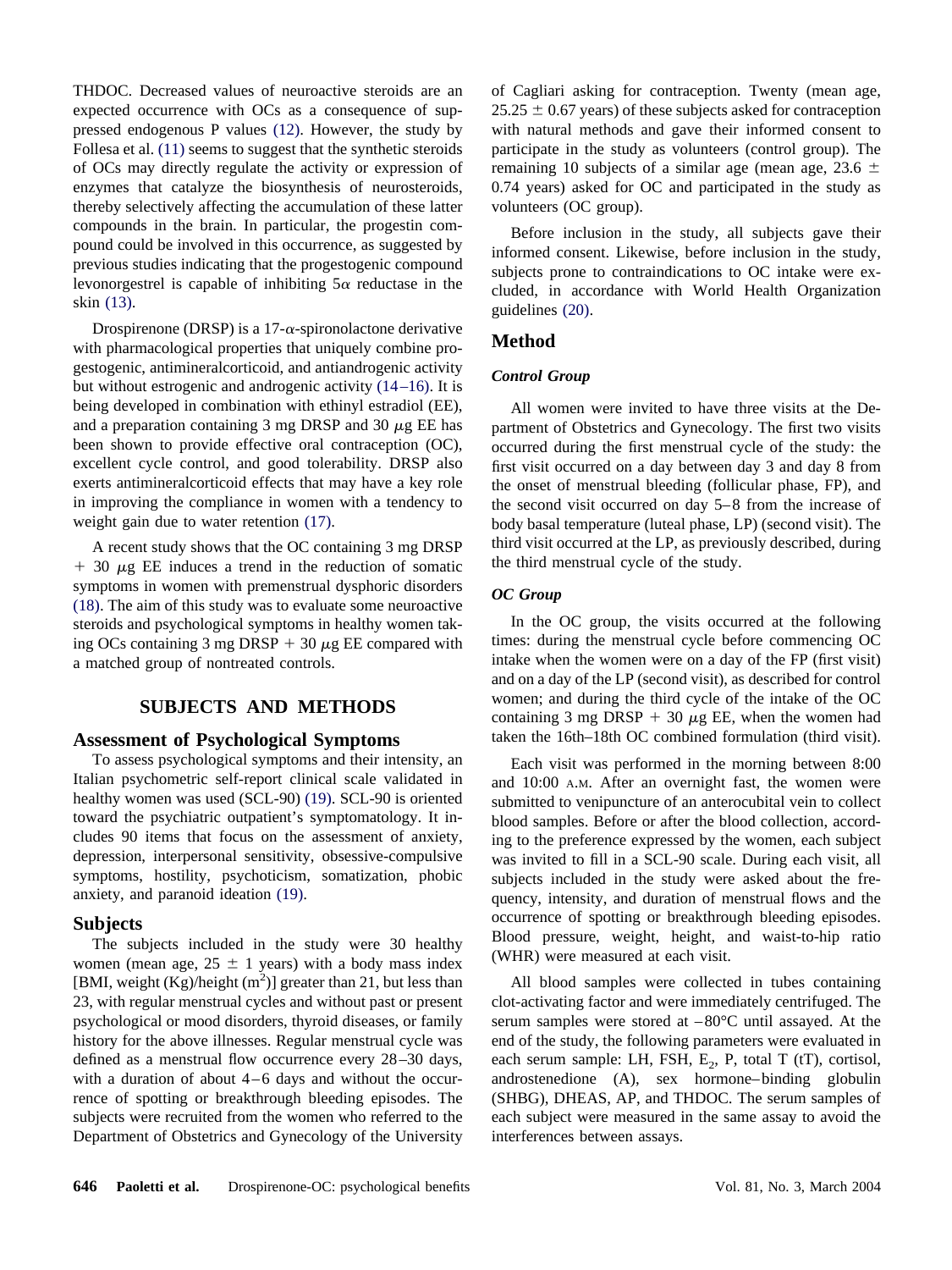# <span id="page-2-0"></span>**FIGURE 1**

Mean  $\pm$  SE of circulating serum levels of P (left-hand graph), AP (middle graph), and THDOC (right-hand graph) measured during the 3-month period of the study in the control group women (*open bars*) and in the study group women (*dark bars*). In the study group women, the values of P, AP, and THDOC are significantly lower (\**P*.04) than those measured in the same subjects at the second visit and significantly lower (\**P*<04) than those measured in the control group women both at the second and at the third visit.



*Paoletti. Drospirenone-OC: psychological benefits. Fertil Steril 2004.*

The assay of P, AP, and THDOC was performed at the Department of Experimental Biology, and the other parameters were measured at the Department of Obstetrics and Gynecology. The assay of P, AP, and THDOC was performed by radioimmunoassay as described elsewhere [\(21\).](#page-6-0) The concentrations of P, AP, and THDOC were measured in 1 mL of serum after extraction four times with 1.5 mL of ethyl acetate. P, AP, and THDOC were obtained from Sigma (Milan, Italy). Rabbit or sheep antiserum to AP or to THDOC was generated and characterized as described elsewhere [\(22\).](#page-6-0) Antiserum to P was obtained from ICN (Costa Mesa, CA). All other reagents and organic solvents (high pressure liquid chromatography grade) were of the best quality available from commercial sources.

LH, FSH,  $E_2$ , tT, SHBG, cortisol, DHEAS, and A were assayed by commercial kits (Adaltis, Casalecchio di Reno, Italy, for  $E_2$  and A; Medical System, Genova, Italy, for  $tT$ , SHBG, cortisol, and DHEAS; Biomerieux, Marcy l'Etoile, France, for LH and FSH). For each assay, the sensitivity was very good. The coefficients of variation of these assays were not greater than 7.7% (intra-assay) and 8.1% (interassay). At the end of the study, all SCL-90 scales were examined blindly by one of the authors (SF).

Statistical analysis of the results was performed using the Student's *t*-test for paired or unpaired data. One- or twofactor analyses of variance for repeated measures were also used. All results are expressed as mean  $\pm$  SE.

The study was approved by the local ethics committee and the Institutional Review Board.

#### **RESULTS**

Only 12 of the 20 subjects among the women in the control group completed the study. Personal reasons prevented the remaining eight subjects from completing the study. In the OC group, no subject interrupted the study. Therefore, the data reported in the results are calculated from a total of 12 women in the control group (mean age,  $24.2 \pm$ 0.72 years) and 10 women in the OC group (mean age, 23.6  $\pm$  0.74 years). The OC group did not differ from the control group in each parameter examined both at the FP and at the LP of the menstrual cycle. In the control group, the values of each parameter examined at the third visit did not differ from those at the second visit. In addition, no changes of the menstrual cycle characteristics occurred in these subjects.

Similarly, in the OC group the BMI and WHR at the third month of the study did not differ from those measured in the same subjects during the FP and LP of the menstrual cycle preceding the treatment [\(Table 1\)](#page-3-0). There was no difference in blood pressure during the treatment than before the treat-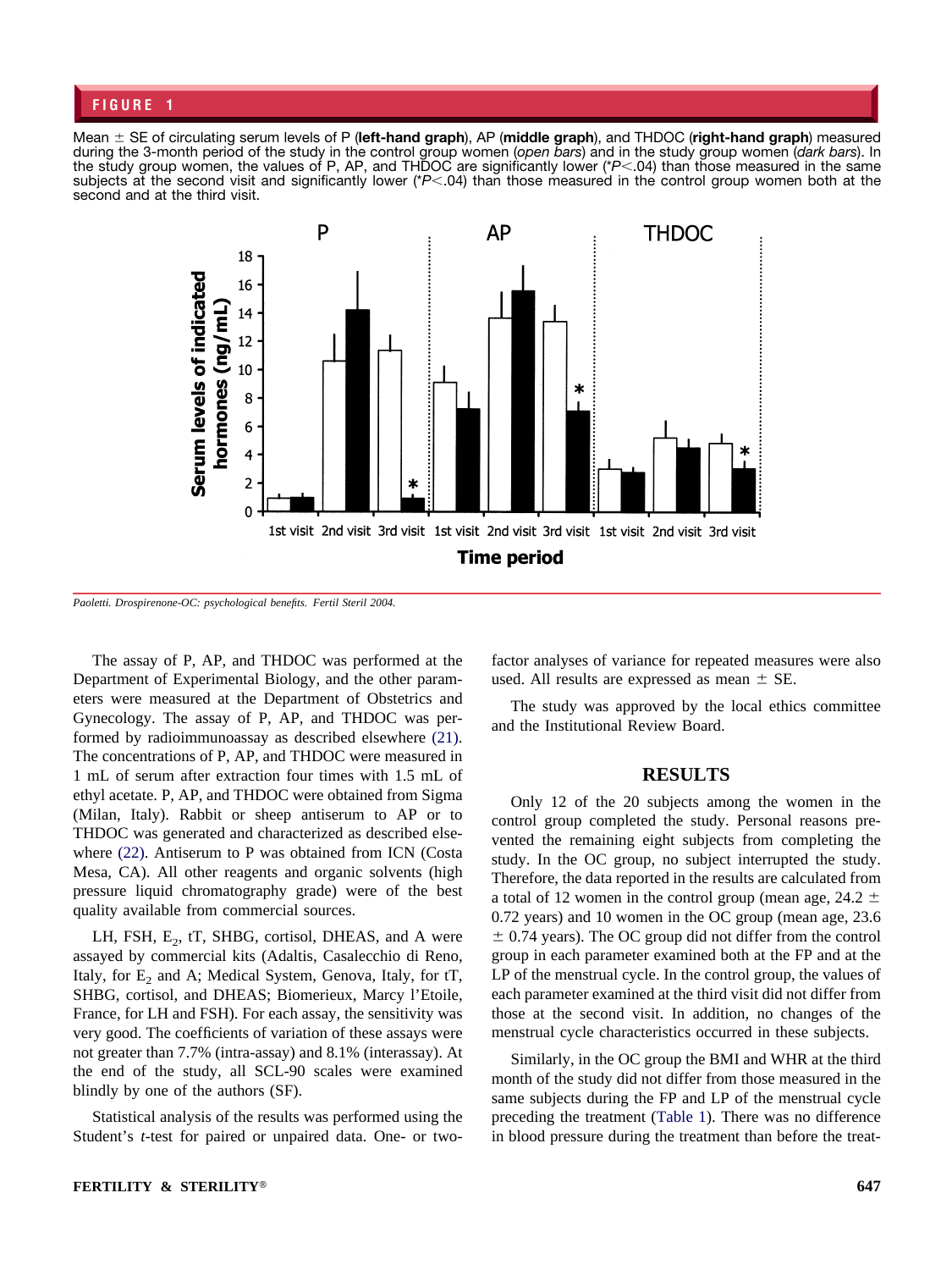<span id="page-3-0"></span>Mean  $\pm$  SE of hormonal, psychometric and clinical parameters in the study group (n = 10) during the follicular and luteal phase of the menstrual cycle before treatment and at the third cycle of treatment with oral contraceptive containing 3 mg of DRP + 30  $\mu$ g of ethinyl E<sub>2</sub>

|                                                   | Follicular phase<br>(first visit) | Luteal phase<br>(second visit) | Luteal phase<br>of third cycle<br>(third visit) | Statistical value (third visit versus first)<br>and second visit) |
|---------------------------------------------------|-----------------------------------|--------------------------------|-------------------------------------------------|-------------------------------------------------------------------|
| Body mass index                                   | $20.91 \pm 0.56$                  | $21.12 \pm 0.67$               | $21.17 \pm 0.88$                                | Not significant vs. first and second visit                        |
| Waist-to-hip ratio                                | $0.78 \pm 0.02$                   | $0.77 \pm 0.02$                | $0.77 \pm 0.02$                                 | Not significant vs. first and second visit                        |
| $LH$ (mIU/mL)                                     | $5.87 \pm 1.00$                   | $3.27 \pm 0.50$                | $1.73 \pm 0.71$                                 | $P \leq 0.005$ vs. first and second visit                         |
| FSH (mIU/mL)                                      | $4.92 \pm 0.82$                   | $3.56 \pm 0.49$                | $2.14 \pm 1.11$                                 | $P \leq 0.005$ vs. first and second visit                         |
| $E_2$ (pg/mL)                                     | $42.60 \pm 12.00$                 | $74.10 \pm 13.80^a$            | $17.20 \pm 4.50$                                | $P \leq 0.05$ vs. first and second visit                          |
| $P$ (ng/mL)                                       | $0.98 \pm 0.36$                   | $14.23 \pm 2.78^{\circ}$       | $0.94 \pm 0.25$                                 | $P \leq .0001$ second visit                                       |
| Total T (pg/mL)                                   | $414.0 \pm 60.0$                  | $474.0 \pm 78.0$               | $280.0 \pm 34.0$                                | $P < .05$ vs. first and second visit                              |
| Sex hormone-binding globulin<br>$(SHBG)$ $(nM/L)$ | $57.02 \pm 4.37$                  | $61.83 \pm 6.50$               | $156.3 \pm 12.12$                               | $P \leq 0.0001$ vs. first and second visit                        |
| Free androgen index (total T/<br>SHBG)            | $7.50 \pm 1.03$                   | $9.13 \pm 2.20$                | $1.95 \pm 0.25$                                 | $P < 0.02$ vs. first and second visit                             |
| $A$ (ng/mL)                                       | $2.14 \pm 0.18$                   | $2.06 \pm 0.21$                | $1.73 \pm 0.14$                                 | $P < .005$ vs. first and second visit                             |
| Cortisol (ng/mL)                                  | $172.9 \pm 21.4$                  | $146.1 \pm 18.0$               | $370.8 \pm 54.6$                                | $P \leq 0.003$ vs. first and second visit                         |
| DHEAS $(\mu g/mL)$                                | $1.36 \pm 0.22$                   | $1.46 \pm 0.15$                | $0.99 \pm 0.13$                                 | $P < .03$ vs. first and second visit                              |
| Allopregnanolone (ng/mL)                          | $7.25 \pm 0.30$                   | $15.57 \pm 2.48^{\text{a}}$    | $7.10 \pm 0.52$                                 | $P \leq 0.004$ vs. second visit                                   |
| Allotetrahydrodeoxy-<br>corticosterone (ng/mL)    | $2.82 \pm 0.35$                   | $4.55 \pm 0.47^{\rm a}$        | $3.08 \pm 0.33$                                 | $P \leq .007$ vs. second visit                                    |
| SCL-90 (global score)                             | $43.6 \pm 9.40$                   | $44.9 \pm 9.90$                | $30.00 \pm 6.50$                                | $P \leq .05$ vs. first and second visit                           |
| Intensity of                                      |                                   |                                |                                                 |                                                                   |
| Depression                                        | $0.683 \pm 0.148$                 | $0.689 \pm 0.144$              | $0.427 \pm 0.112$                               | Not significant vs. first and second visit                        |
| Anxiety                                           | $0.488 \pm 0.100$                 | $0.500 \pm 0.105$              | $0.300 \pm 0.085$                               | $P \leq 0.02$ vs. first and second visit                          |
| Phobic anxiety                                    | $0.123 \pm 0.047$                 | $0.126 \pm 0.049$              | $0.042 \pm 0.030$                               | $P \leq 0.05$ vs. first and second visit                          |
| Hostility                                         | $0.522 \pm 0.138$                 | $0.531 \pm 0.140$              | $0.281 \pm 0.108$                               | Not significant vs. first and second visit                        |
| Paranoid ideation                                 | $0.518 \pm 0.123$                 | $0.547 \pm 0.124$              | $0.312 \pm 0.112$                               | $P \leq 0.05$ vs. first and second visit                          |
| Psychoticism                                      | $0.240 \pm 0.083$                 | $0.230 \pm 0.084$              | $0.190 \pm 0.080$                               | Not significant vs. first and second visit                        |
| Interpersonal sensitivity                         | $0.293 \pm 0.125$                 | $0.287 \pm 0.121$              | $0.188 \pm 0.099$                               | Not significant vs. first and second visit                        |
| Somatization                                      | $0.463 \pm 0.127$                 | $0.522 \pm 0.130$              | $0.413 \pm 0.083$                               | Not significant vs. first and second visit                        |
| Obsessive compulsive<br>disorder (OCD)            | $0.537 \pm 0.129$                 | $0.530 \pm 0.121$              | $0.340 \pm 0.110$                               | Not significant vs. first and second visit                        |

 $\sqrt[a]{P}$ .04 vs. first visit.

*Paoletti. Drospirenone-OC: psychological benefits. Fertil Steril 2004.*

ment. During the 3 months of treatment, spotting or breakthrough bleeding did not occur in the women of the OC group, and the menstrual cyclicity was  $25 \pm 3$  days during the first cycle and  $28 \pm 2$  days during the second month of treatment. At the third month of treatment (third visit), in the OC group subjects LH, FSH,  $E_2$ , tT, and A values were significantly lower than those measured in the same subjects during the FP and the LP of the cycle preceding the treatment (Table 1). On the contrary, SHBG and cortisol levels were significantly higher during the third month of treatment than before treatment (Table 1). Consequently, the free androgen index, which represents the tT to SHBG ratio, was significantly lower during the treatment than before (Table 1).

At the third month of treatment (third visit), the values of P, like those of AP and THDOC, were significantly lower in the OC group than those measured in the same subjects during the LP of the cycle before the treatment (second visit)

and those measured in the control group both at the second and at the third visit [\(Fig. 1\)](#page-2-0). However, they did not differ from those measured during the FP before the treatment (first visit) [\(Fig. 1\)](#page-2-0) and the FP values of the control group women (first visit) [\(Fig. 1\)](#page-2-0).

At the third month of the study, the values of DHEAS were significantly lower in the OC group than those measured at the FP and the LP [\(Fig. 2\)](#page-4-0) and those of the control group subjects at every time period of the study [\(Fig. 2\)](#page-4-0). At the third month of the study, the total score of SCL-90 was significantly lower in the OC group than that measured in the same subjects during the FP and LP of the menstrual cycle [\(Fig. 2\)](#page-4-0) and than that measured in the control group subjects at every time period of the study [\(Fig. 2\)](#page-4-0).

As for each symptom evaluated by the SCL-90 scale, the intensity of anxiety, phobic anxiety, and paranoid ideation was significantly lower in the OC group during the third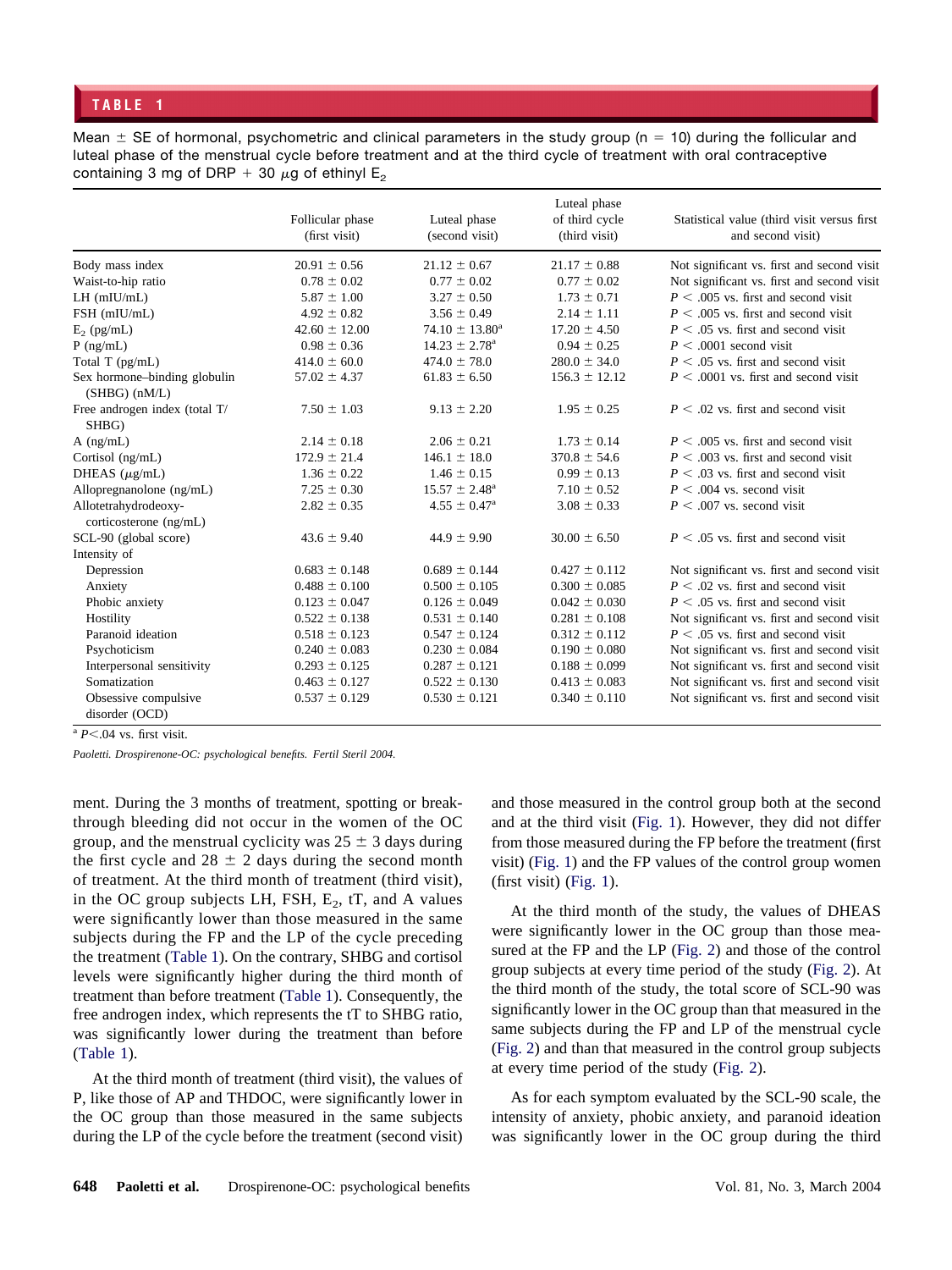# <span id="page-4-0"></span>**FIGURE 2**

Mean  $\pm$  SE of circulating serum levels of DHEAS (top graph) and mean  $\pm$  SE of the SCL-90 global score (**bottom graph**) measured during the 3-month period of the study in the control group women (*open bars*) and in the study group women (*dark bars*). At the third visit, in the study group subjects the values of DHEAS and the SCL-90 global score are significantly lower (\*\**P*<.03; \**P*<.05) than those measured both in the same subjects and in the control subjects at the first and second visit.



*Paoletti. Drospirenone-OC: psychological benefits. Fertil Steril 2004.*

month of treatment (third visit) than during the FP and the LP of the menstrual cycle before treatment and than that calculated in the control group at each time period of the study [\(Fig. 3\)](#page-5-0). The intensity of the other items (depression, obsessive compulsive disorder, interpersonal sensibility, hostility, somatization, and psychoticism) was lower than before treatment, but the decrement was not significant for the statistical analysis [\(Fig. 3\)](#page-5-0).

#### **DISCUSSION**

The findings of this study can be applied to a population of healthy women without psychological diseases and without psychological premenstrual symptoms. In fact, the healthy women participating in the study did not suffer from premenstrual symptoms, as shown by the evaluation of psychometric SCL-90 scale, the values of which did not vary between FP and LP of the menstrual cycle. Likewise,

DHEAS values did not vary throughout the menstrual cycle. Although it is known that DHEAS exerts a potent anxietyinducing effect by acting as an antagonist of the GABA-A receptors [\(9, 10\),](#page-6-0) contrasting data about the role exerted by DHEAS on psychological symptoms are reported in humans. High DHEAS levels were shown in association with high anxiety scores [\(23\),](#page-6-0) as well as with post-traumatic stress disorder [\(24\)](#page-6-0) and unipolar major depression [\(25\).](#page-6-0) However, other studies showed that DHEAS levels are significantly and inversely associated with depressed mood [\(26, 27\).](#page-6-0)

This study seems to suggest that DHEAS could play an important role in the control of psychological symptoms. In fact, in healthy women stable values of the anxiety-inducing factor DHEAS are associated with stable psychological symptoms throughout the menstrual cycle, and this pattern occurs in spite of increased luteal values of the anxiolytic factors P, AP, and THDOC. The subjects of the control group did not differ from those of the OC group. However, at the third month of the study, there was a significant improvement of psychological symptoms in the OC group, whereas no changes occurred in the control women. Since at the third month of the study the only variable factor between the OC group and the control group was the intake of the 30  $\mu$ g EE + 3 mg DRSP OC formulation, it is likely that the improvement of psychometric parameters in the OC group women could be dependent on the treatment.

Despite the limited number of subjects and the fact that the study was not randomized, blinded, or placebo controlled, this observation "per se" is very important. In fact, it seems to suggest that the 30  $\mu$ g EE + 3 mg DRSP OC formulation could have beneficial effects on psychological symptoms that are not reported with other OC formulations [\(1\).](#page-5-0)

The study also seems to suggest a possible mechanism through which the 30  $\mu$ g EE + 3 mg DRSP OC formulation could improve psychological symptoms. Similar to that described with other OC formulations [\(11\),](#page-6-0) in the OC group at the third month of 30  $\mu$ g EE + 3mg DRSP treatment there was a significant decrease in P, AP, and THDOC. A significant decrease of DHEAS levels, which was never described in women treated with other OCs and which did not change in nontreated women, was also observed. More than the decrease of the SCL-90 global score, it is important to point out that decreased DHEAS values were associated with a decreased intensity of some items (anxiety, phobic anxiety, and paranoid ideation), which can come from the anxietyinducing effect of DHEAS [\(9, 10, 23\).](#page-6-0) Moreover, the decrease of P, AP, and THDOC cannot justify the improvement of psychological symptoms since these steroids are well-known anxiolytic agents acting on GABA-A receptors.

The study did not investigate the mechanism by which the 30  $\mu$ g EE + 3 mg DRSP OC formulation reduces DHEAS circulating levels, nor if the same changes could also occur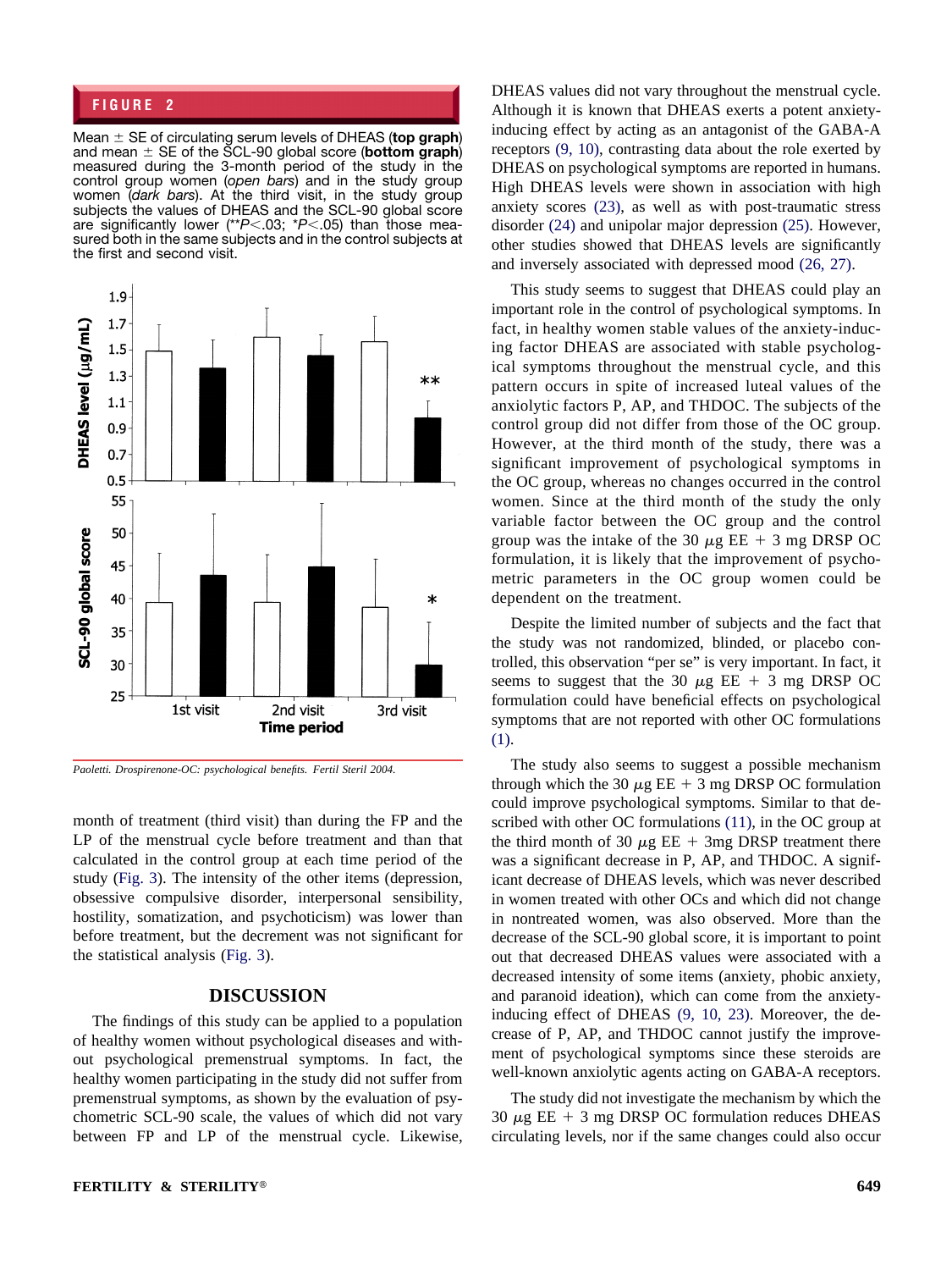# <span id="page-5-0"></span>**FIGURE 3**

Mean  $\pm$  SE of the values of each symptom evaluated by the SCL-90 psychometric scale, as indicated in the figure, during the 3-month period of the study in the control group women (*open bars*) and in the study group women (*dark bars*). At the third visit, in the study group women the intensity of anxiety, phobic anxiety, and paranoid ideation is significantly lower (\**P*.05) than that measured in the same subjects at the first and second visit and than that measured in the control group women at every time period in the study.



*Paoletti. Drospirenone-OC: psychological benefits. Fertil Steril 2004.*

with OC formulations containing different progestin compounds. With regard to the latter, it would be interesting to investigate whether DRSP could modulate some central neurotransmitters, as suggested with other progestin compounds included in menopausal replacement formulations [\(28, 29\).](#page-6-0) Further studies are needed to evaluate whether DRSP acts through a central mechanism or through peripheral mechanisms deriving from its pharmacological properties [\(14–16\).](#page-6-0) Finally, it cannot be ignored that, independent of the DRSP properties, these findings could also derive from a mechanism exerted by the association of DRSP with 30  $\mu$ g EE rather than with different EE dosages.

Despite the study design limitations and the fact that biases and placebo effect could account for differences in symptoms between the control and OC subjects, in young eumenorrheic healthy women the OC containing 30  $\mu$ g  $EE + 3$  mg DRSP seems to improve the global score of the psychometric scale SCL-90 and to decrease DHEAS, a steroid with anxiety-inducing properties at the GABA-A receptors.

*Acknowledgments:* The authors thank Franca Fadda for typing the manuscript and Kate Jenkins for revising the manuscript. The midwives Pierina Zedda, Amalia Loi, and Francesca Melis, from the Department of Obstetrics and Gynecology at the University of Cagliari are recognized for their participation in the clinical trial.

#### **References**

1. Goldzieher J. Hormonal contraception: pills, injections, and implants, 3d ed. London, Ontario: Emis-Canada, 1994.